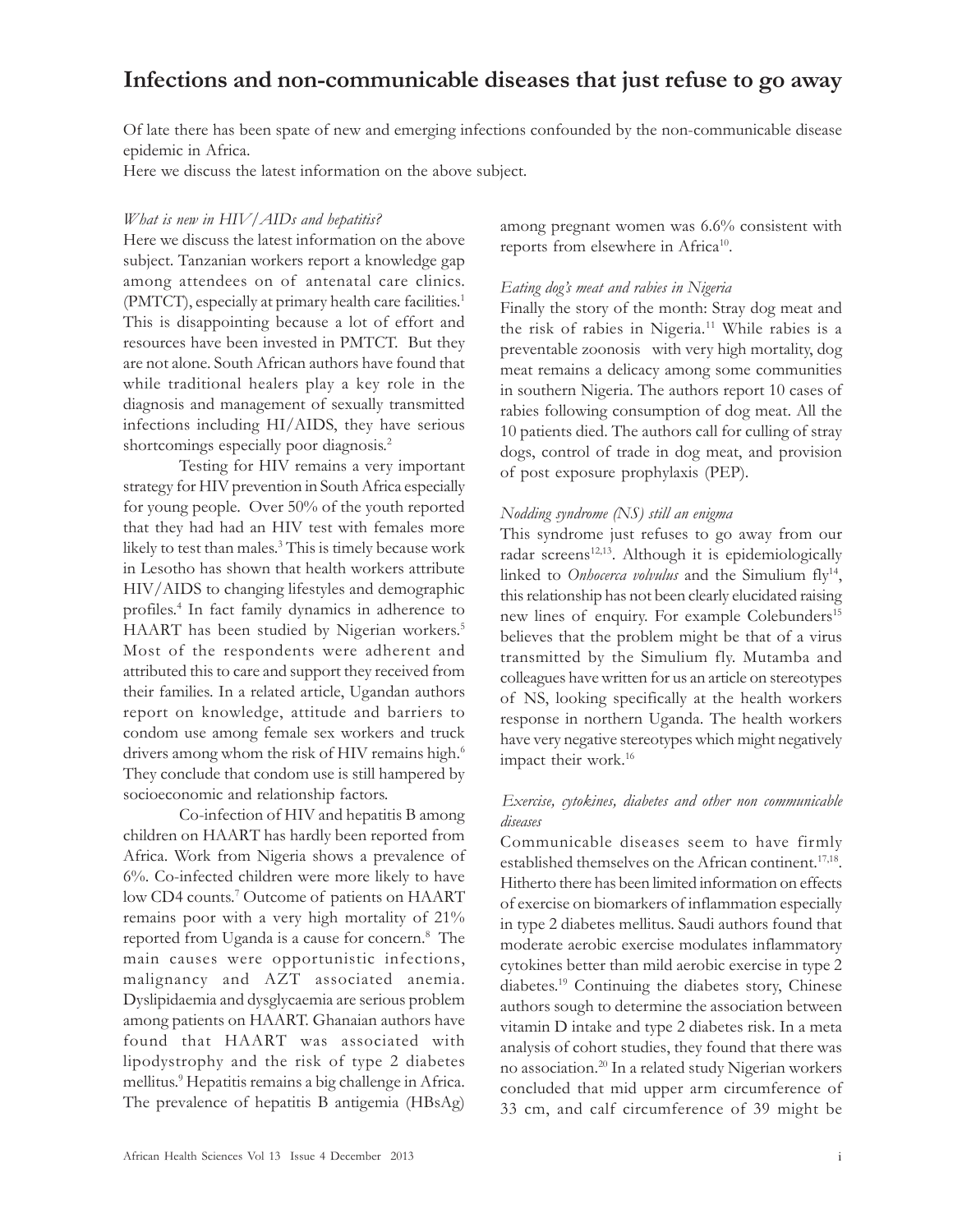reliable cut off points for the diagnosis of obesity during pregnancy.<sup>21</sup> Although exercises are recommended for the prevention of non communicable diseases, Rwandan and South African authors report factors associated with injuries among female soccer players.

Up to half reported injury affecting mainly the ankle. Factors associated with injury included age, excessive ankle range and premenstrual symptoms, and use of contraceptives. <sup>22</sup> Injuries too are serious in South Africa.<sup>23</sup> A review of injuries at two hospitals in Eastern Cape showed that interpersonal violence (60%) and traffic accidents (19%) were the leading causes of injury.

One would have thought that hearing loss might not be such an important topic. Wrong! Two papers highlight the problem. One: Nigerian workers highlight the issue of hearing loss with increasing age (presbycussis).<sup>24</sup> They report that the commonest symptoms were hearing loss, tinnitus, and vertigo. Hearing impairment affected both speech and higher frequencies. Zimbabwean authors on the other hand found that the prevalence of noise induced hearing loss was 37% - highlighting the need for prevention and screening programmes. 25

Another non communicable disease is liver cirrhosis, even though t might arise from infections such as hepatitis B and C. Uganda workers<sup>26</sup> report that liver cirrhosis contributes to almost 20% of patients on the gastroenterology ward. Over 50% had a history of alcohol consumption. While 27% had hepatitis B, only 3.5% had hepatitis C. Most patients presented with ascites and variceal bleeds. They call for preventive measures such as educating the population on the dangers of alcohol consumption. Continuing with liver cirrhosis, Chinese authors report on platelets in liver cirrhosis and contend that CD62P might be a useful in the timely monitoring and treatment of liver cirrhosis. 27

Finally no treatise on non communicable disease is complete without reference to cancer. In Ghana cervical cancer patients did not have any more knowledge than their counterparts without cancer! The authors identified psychological barriers to screening for cancer as well.<sup>9</sup>

Pregnancy, malaria and controversies in the origin of NCDs The use of iron-folic acid is an important determinate of pregnancy outcome especially in low income countries. Indian authors <sup>28</sup> report a 65% adherence to routine iron-folic acid tablets with socioeconomic factors playing a role. On the other

hand work from Nigeria reports on the effect of maternal hemoglobin on maternal measles antibodies. <sup>29</sup> Ugandan authors report on the utilization of insecticide treated nets in pregnancy in a post conflict district<sup>30</sup> while Ibadan scientists muse over the synergistic effects Telfaria occidentalis with artesunate on Plasmodium berghei malaria in mice. Thank you, Ghana: for highlighting the issue of urban malaria. The prevalence seems to differ by location and socioeconomic status of city dwellers<sup>31</sup>. As you muse over how to spend your oil money this might help, perhaps?

In an erratum due to confusion over order of authorship, and title we are re running the work by Yali Zhang. 27

They report differential expressed genes in ECV304 endothelial like cells infected with cytomegalovirus. They conclude that the gene products might play a role in virus-induced pathogenesis. (REF2). Talking of pathogenesis of viral diseases we bring you a very interesting paper by Okonko and others on enteroviruses as a possible cause of hypertension, dilated cardiomyopathy and heart failure.<sup>32</sup>

Talking of infections, carbapenems are now in vogue in most hospitals in Africa yet there are disturbing reports of increasing resistance and cost. The paper reports Escherichia coli isolates with high molecular weight plasmids harboring extended spectrum betalactamase (ESBL) and carbapenemase resistant genes, and co-acquired macrolide and other un-identified resistant genes. <sup>33</sup> In a related paper Sanya and others report on the misuse of antibiotics by non medical undergraduate students. They emphasize the need for enlightening the students on rational use and disposal of drugs especially antibiotics. 34

Other manuscripts reviewed for this paper include care of the terminally ill in the Middle  $East<sup>35</sup>$ , management of perforated peptic ulcers<sup>36</sup> dyspepsia,<sup>37</sup> hypoglycemia,<sup>38</sup> nano-technology<sup>39</sup> , sore throat following surgery<sup>40</sup> and research and ethics committee function<sup>41</sup>. We also include infection control<sup>42</sup>, infertility<sup>43</sup>, drinking water<sup>44</sup>, and waiting times in department of obstetrics. 45

## James K Tumwine

Editor in Chief

Cite as: Tumwine JK. Infections and noncommunicable diseases that just refuse to go away. Afr Health Sci 2013;13(4): i-v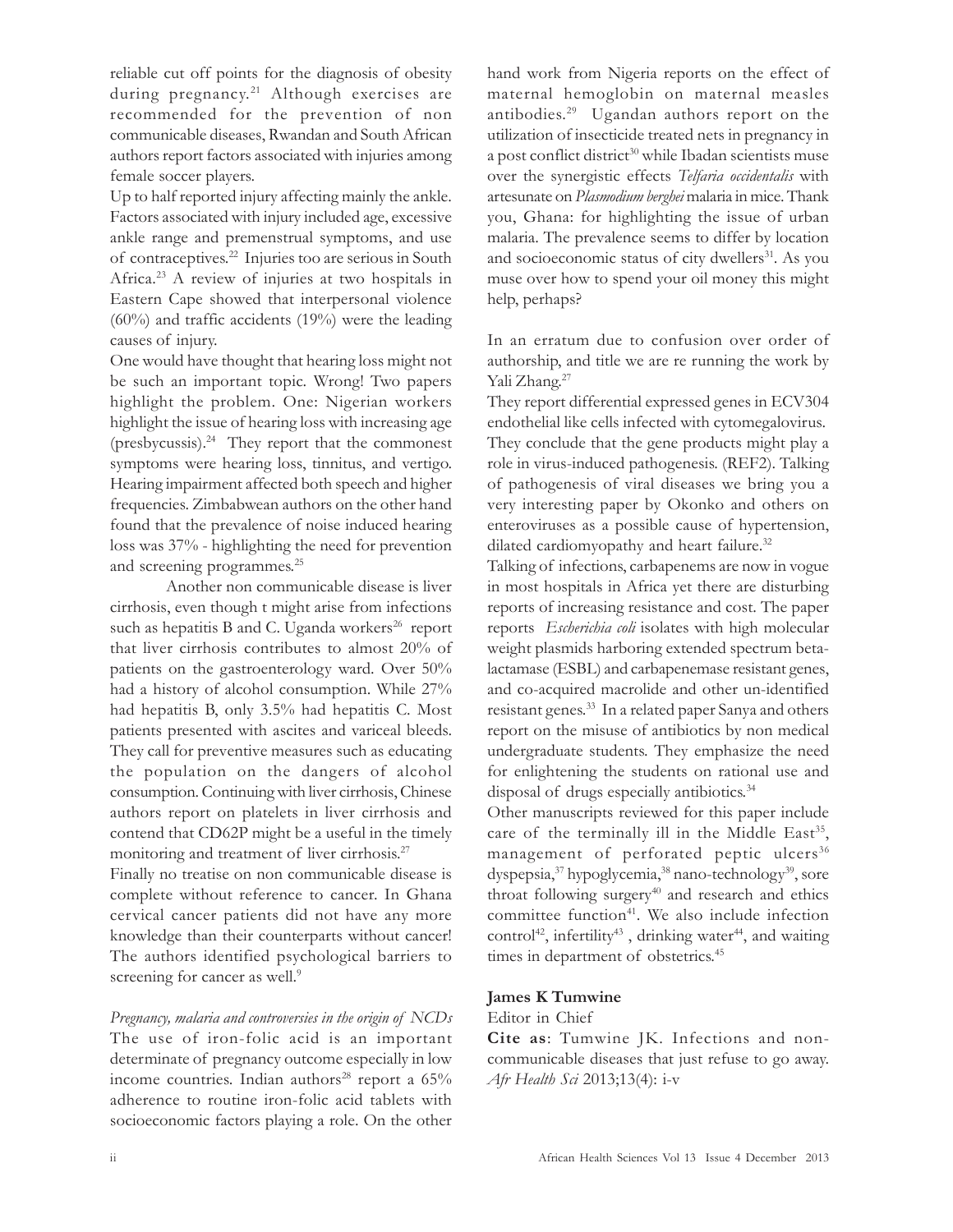#### References

- 1. Wangwe P, Nyasinde C. Effectiveness of counselling at primary health facilities and level of knowledge of antenatal attendees and their attitude on Prevention of Mother to Child Transmission of HIV in first referral health facilities in Dar es salaam, Tanzania. Afr Health Sci 2013;13(4):914-19.
- 2. Semenya SS, Potgieter MJ. Sexually transmitted infections and their diagnoses: Bapedi experience. Afr Health Sci 2013;13(4):1047-53.
- 3. Peltzer K, Matseke G, Seutlwadi L. Determinants of HIV testing among young people aged 18 – 24 years in South Africa. Afr Health Sci 2013;13(4):1012-20.
- 4. Belle JA, Ferriera SB, Jordaan A. Attitude of Lesotho health care workers towards HIV/AIDS and impact of HIV/AIDS on the population structure. Afr Health Sci 2013;13(4):1117-25.
- 5. Afolabi B, Afolabi M, Afolabi A, Olowookere S, Odewale M. Roles of family dynamics on adherence to highly active antiretroviral therapy among people living with HIV/AIDS at a tertiary hospital in Osogbo, south-west Nigeria Afr Health Sci 2013;13(4):920-26.
- 6. Matovu JKB, Ssebadduka BN. Knowledge, Attitudes & Barriers to Condom Use among Female Sex Workers and Truck Drivers in Uganda: a Mixed-Methods Study Afr Health Sci 2013;13(4):1027-33.
- 7. Ikpeme E, Etukudo O, Ekrikpo O. Seroprevalence of hepatitis B virus (HBV) and human immunodeficiency virus (HIV) co-infection in children, and outcomes following highly active antiretroviral therapy (HAART) in Uyo, south- south Nigeria. Afr Health Sci 2013;13(4):948-954
- 8. Namutebi A, Kamya M, Byakika P. Causes and Outcomes of Hospitalization among HIV - infected Adults Receiving Antiretroviral Therapy in Mulago Hospital, Uganda. Afr Health Sci 2013;13(4):977-85.
- 9. Williams MS, Ekuadzi E, Yeboah M, EL-Duah M, Tuffour P. Assessment of Psychological Barriers to Cervical Cancer Screening Among Women in Kumasi, Ghana Using a Mixed Methods Approach. Afr Health Sci 2013;13(4):1054-61.
- 10. Utoo BM. Hepatitis B Surface Antigenemia (HBsAg) among Pregnant Women in Southern, Nigeria. Afr Health Sci 2013;13(4):1139-43.
- 11. Ekanem EE, Eyong KI, Philip-Ephraim EE, Eyong ME, Adams EB, Asindi AA. Stray dog trade fuelled by dog meat consumption as a risk factor for rabies infection in Calabar, southern Nigeria. Afr Health Sci 2013;13(4):1170-73.
- 12. Ndeezi G. Nodding Disease or syndrome: What is the way forward? . Afr Health Sci 2012(3):240-41.
- 13. Spencer PS, Vandemaele K, Richer M, Palmer VS, Chungong S, Anker M, et al. Nodding syndrome in Mundri county, South Sudan: Environmental, nutritional and infectious factors. Afr Health Sci 2013;13(2):183 - 204.
- 14. Tumwine JK. Nodding syndrome, infections and sexuality. Afr Health Sci 2013;13(2):i-iv.
- 15. Hope A. Bob Colebunders to determine the causes of the nodding disease. http://www.flanderstoday.eu/ current-affairs/week-brief-22-october 2013.
- 16. Mutamba B, Abbo C, Muron J, Idro R, Mwaka AD. Stereotypes on Nodding Syndrome: Responses of Health Workers in the affected region of Northern Uganda. Afr Health Sci 2013;13(4):986-91.
- 17. Tumwine JK. Exercise and non-communicable diseases in Africa- the challenge is here. Afr Health Sci  $2013;13(1):i-i.$
- 18. Tumwine JK. Non-communicable diseases are reaching epidemic proportions: evidence from low and middle income countries. Afr Health Sci 2013;13(3): i-iv.
- 19. Abd El- Kader SM, Gari MA, Mohamed E, El-Den Ashmawy S. Impact of Moderate versus Mild Aerobic exercise training on inflammatory
- 20. Cytokines in Obese Type 2 Diabetic Patients A Randomized Clinical Trial. Afr Health Sci 2013;4(13):857-63.
- 21. Zhao Li-Min, Tian Xiao-Qin, Ge Jia-Pu, Xu Yan-Cheng. Vitamin D intake and type 2 diabetes risk: A meta-analysis of prospective cohort studies Afr Health Sci 2013;13(4):1130-38.
- 22. Okereke CE,Anyaehie BU, Dim CC, Iyare EE, Nwagha U. Evaluation of some Anthropometric Indices for the Diagnosis of Obesity in Pregnancy in Nigeria: A cross-sectional study Afr Health Sci 2013;13(4):1034- 40.
- 23. Niyonsenga JD, Phillips JS. Factors associated with injuries among first-division Rwandan female soccer players. Afr Health Sci 2013;13(4):1021-26.
- 24. Dhaffala A, Longo-Mbenza B, Kingu JH, Peden M, Kafuko-Bwoye A, Clarke M, et al. Demographic profile and epidemiology of injury in Mthatha, South Africa. Afr Health Sci 2013;13(4):1144-48.
- 25. Sogebi O, Olusoga-Peters O. Clinical and Audiometric features of Presbycusis in Nigerians. Afr Health Sci, 2013:886-92.
- 26. Chadambuka A, Mususa F, Muteti S. Prevalence of Noise Induced Hearing Loss among Employees at a Mining Industry, Zimbabwe; 2011: A Descriptive Cross-sectional Study. Afr Health Sci 2013;13(4).
- 27. Apica BS, Ocama P, Seremba E, Opio CK, Kagimu M. Decompensated cirrhosis-related admissions in a large urban Hospital in Uganda: Prevalence, clinical and laboratory features and implications for planning patient management Afr Health Sci 2013;13(4):927-32.
- 28. .Xianghong G, Guanping C, Fenghua Y, Jiayin W. Changes in platelet functional parameters and CD62 P expression in hepatic cirrhosis. Afr Health Sci 2013;13(4):1079-83.
- 29. Mithra P, Bhaskaran U, Rekha T, Kumar N, Papanna M, Kulkarni V, et al. Compliance with Iron -folic acid